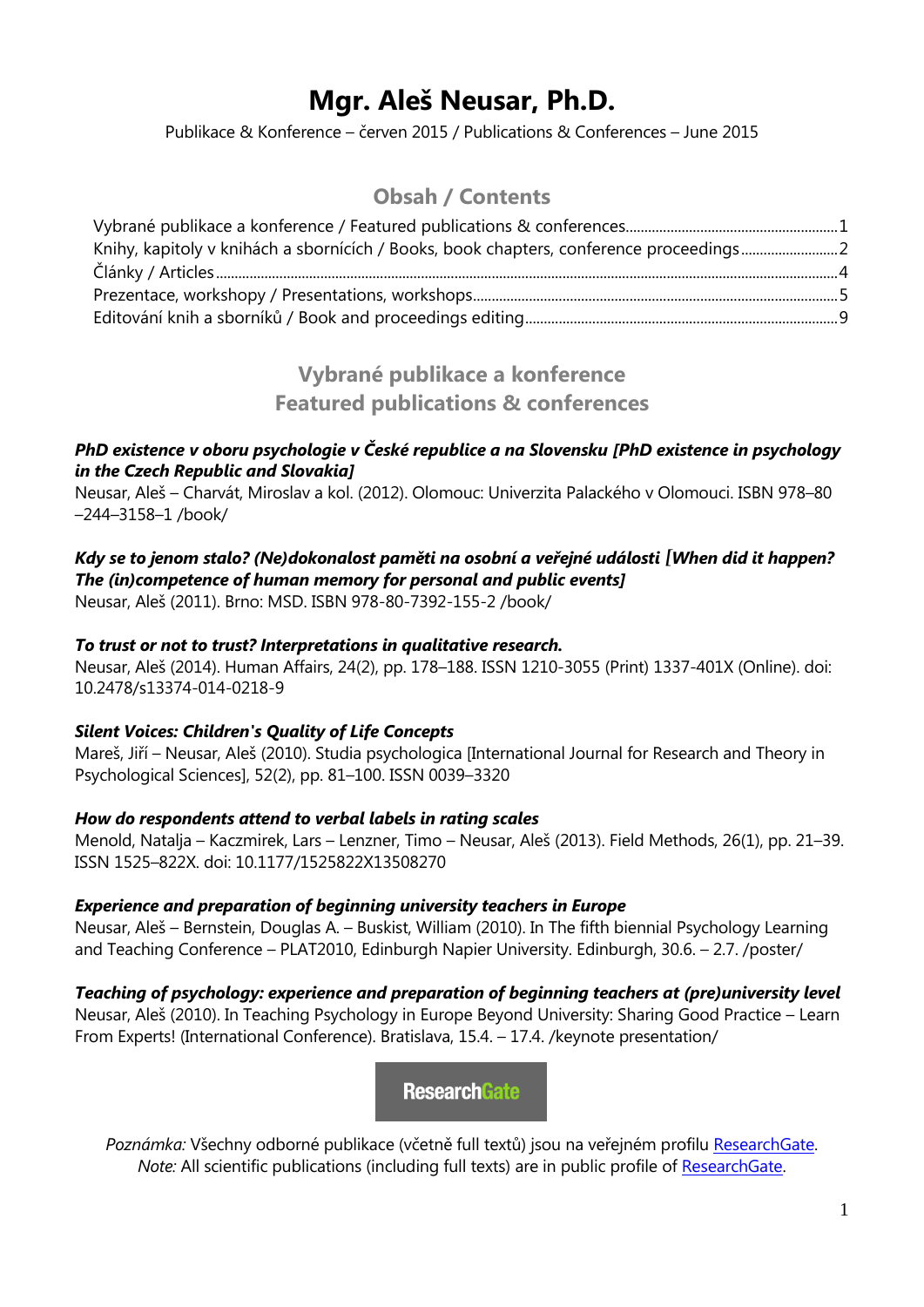# **Knihy, kapitoly v knihách a sbornících Books, book chapters, conference proceedings**

## <span id="page-1-0"></span>*Mapování vnímaní a dopadů projektu Škola dotykem*

Masaryk, Radomír –Neusar, Aleš – Viktorová, Lucie – Kralovičová, Simona – Janásová, Tereza – Nemcová, Jana – Tunyiová, Mária (2015). Praha: EDUkační LABoratoř /research report/

#### *Work-life balance pro studenty vysokých škol [Work-life balance for university students]*

Neusar, Aleš (2015). Olomouc: Univerzita Palackého v Olomouci. ISBN 978-80-244-4661-5 (online) /textbook/

*Kalendárium životních událostí jako metoda podpory vybavování v retrospektivním dotazování [Event history calendar – A method for facilitating the retrieval in retrospective reports]* Neusar, Aleš – Ježek, Stanislav (2013). In A. Neusar, M. Charvát, M. Dolejš, D. Janečková, R. Procházka (Eds.), PhD existence III. Česko-slovenská psychologická konference (nejen) pro doktorandy a doktorandech (pp. 39–53). Olomouc: Univerzita Palackého v Olomouci. ISBN 978-80-244-3778-1 /proceedings/

#### *Do proxies know as much as their partners? Similarities and differences of personal events ratings*

Neusar, Aleš – van der Vaart, Wander (2012). In H. Kunneman (Ed.), Good Work: The Ethics of Craftsmanship. Utrecht: University for Humanistic Studies. ISBN e-book 9789088504181 /proceedings/

#### *Employability of psychology graduates with a post-Bologna Bachelor's or Master's Degree*

Ježek, Stanislav – Neusar, Aleš – Mareš, Jan (2012). York: EUROPLAT. /EuroPlat research report/

#### *PhD existence v oboru psychologie v České republice a na Slovensku [PhD existence in psychology in the Czech Republic and Slovakia]*

Neusar, Aleš – Charvát, Miroslav a kol. (2012). Olomouc: Univerzita Palackého v Olomouci. ISBN 978–80 –244–3158–1 /book/

#### *Memory for unique events. Predictors of dating accuracy*

Neusar, Aleš (2012). Brno: Masaryk University. /unpublished dissertation; advisors Vladimír Smékal, Wander van der Vaart/

### *EUROPLAT: nová akademická síť pro podporu výuky psychologie v Evropě [EUROPLAT: new academic network for support the teaching of psychology in Europe]*

Mareš, Jan – Neusar, Aleš (2012). In J. Mareš, Učíme psychologii / Teaching Psychology 2011 (pp. 5–7). Brno: Masarykova unverzita. ISBN 978-80-210-5975-7

#### *Development of Self*

Macek, Petr – Bouša, Ondřej – Vančura, Jan – Sokoliová, Michaela – Neusar, Aleš (2011). In S. Ježek, L. Lacinová. & P. Macek (Eds.), Adolescent psychosocial development in Brno: An ELSPAC study 2005 – 2011 (pp. 17–32). Brno: Masaryk University. ISBN 978–80–210–5682–4 /book chapter/

### *Kdy se to jenom stalo? (Ne)dokonalost paměti na osobní a veřejné události [When did it happen? The (in)competence of human memory for personal and public events]*

Neusar, Aleš (2011). Brno: MSD. ISBN 978-80-7392-155-2 /book/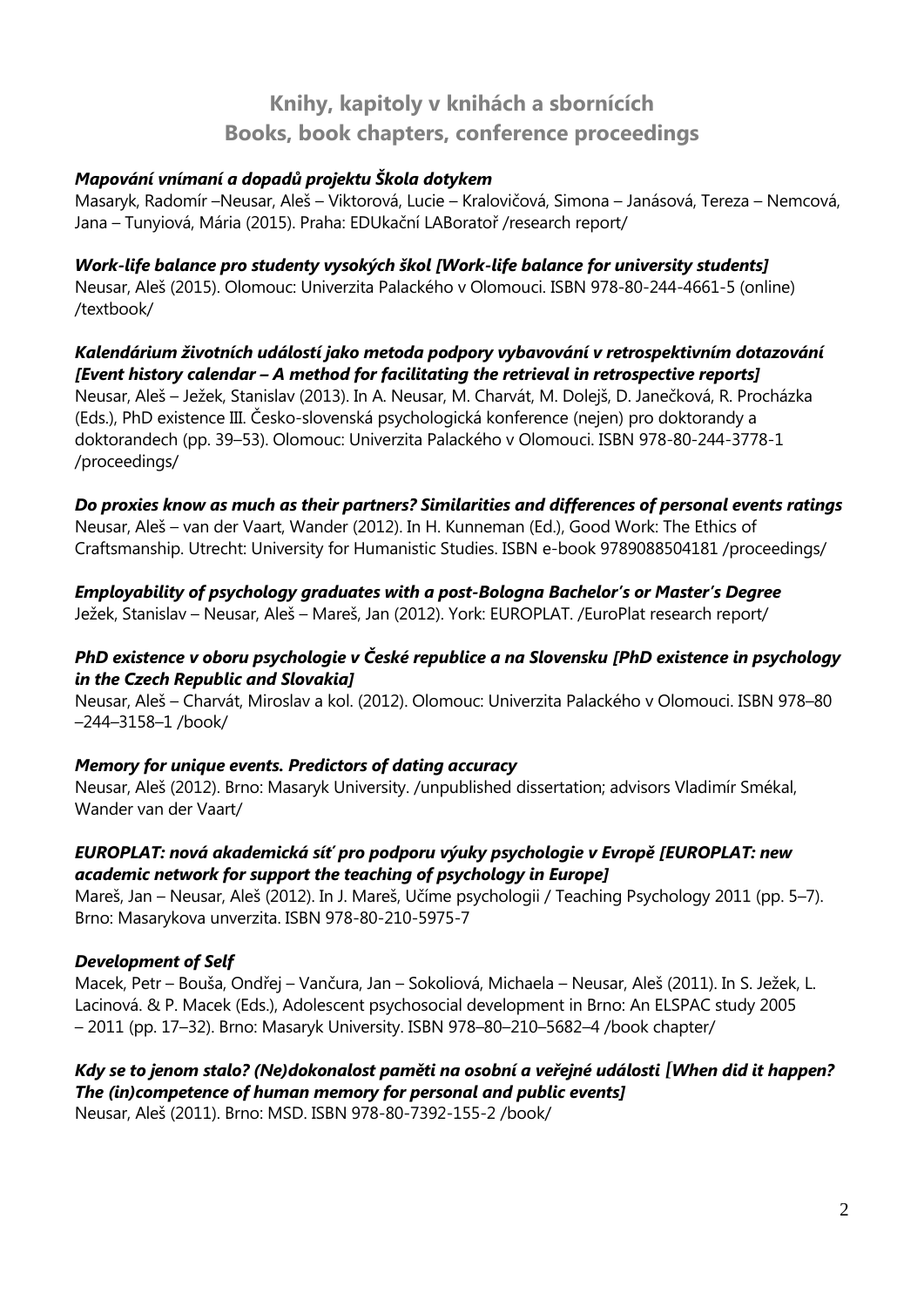### *Ph.D. existence v oboru psychologie v České republice a na Slovensku: (de)motivační faktory a kariérní plány studentů [PhD existence in psychology in the Czech Republic and Slovakia: (de)motivational factors and career plans of students]*

Neusar, Aleš – Charvát, Miroslav – Dolejš, Martin (2011). In M. Dolejš, M. Charvát, A. Neusar, & K. Bendová (Eds.), PhD existence I: Česko–slovenská psychologická konference (nejen) pro doktorandy a o doktorandech (sborník odborných příspěvků) (pp. 11–25). Olomouc: Univerzita Palackého v Olomouci. ISBN 978-80-244-2858-1 /proceedings/

### *Báseň ve výzkumu [A poem in research]*

Neusar, Aleš (2010). In M. Miovský, I. Čermák, V. Chrz (Eds.), Umění ve vědě a věda v umění. Metodologické imaginace (pp. 54–69). Praha: Grada, Psyché. ISBN 978–80–247–1707–4 /book chapter/

### *Preparation for teaching psychology: The experience of beginning university teachers in Europe*

Neusar, Aleš (2010). In E. Řehulka (Ed.), SCHOOL AND HEALTH 21. Health Education: Contexts and Inspiration (pp. 363–370). Brno: Masarykova Univerzita. ISBN 978–80–210–5259–8 /proceedings/

#### *Rozhovor s dítětem jako svědkem: zaměřeno na sexuálně zneužívané dítě od 3 – 12 let [Interview with a child as a witness: focused on sexually abused children aged 3 – 12]*

Neusar, Věra – Neusar, Aleš (2009). In D. Michalík (Ed.), Psychologie v bezpečnostních sborech (pp. 57 –72). Praha: Oddělení psychologie OPE MVČR & Nakladatelství Themis. ISBN 978–80–7312060–3 /book chapter/

### *O otázkách a odpovědích: přínos kognitivního přístupu k metodologii dotazování [About questions and answers: contribution of cognitive approach on survey methodology]*

Neusar, Aleš (2009). In M. Šucha, M. Charvát, V. Řehan (Eds.), Kvalitativní přístup a metody ve vědách o člověku VIII (pp. 27–35). Olomouc: Univerzita Palackého v Olomouci. ISBN 978–80–244–2374–6 /proceedings/

## *Zdravotní postižení [Disability]*

Neusar, Aleš – Smékalová, Eleonora (2009). In B. Baštěcká (Ed.), Psychologická encyklopedie. Aplikovaná psychologie (pp. 446–450). Praha: Portál. ISBN 978–80–7367–470–0 /an entry in an encyclopedia/

### *Špatný, normální a výborný život z pohledu dětí ve věku 8–11 let [Poor, average and outstanding way of living from the viewpoint of children aged 8-11]*

Neusar, Aleš (2007). In V. Řehan, M. Šucha (Eds.). Kvalitativní přístup a metody ve vědách o člověku VI. Vybrané aspekty teorie a praxe" Acta Universitasis Palackianae Olomoucensis Facultas Philosophica Psychologica 37 – Supplementum (pp. 171–178). Olomouc: Univerzita Palackého. ISBN 978–80–244 –1813–1.

#### *Báseň jako výsledek zpracování výzkumu [A poem as an outcome of research]*

Neusar, Aleš (2007). In Hana Gajdošíková (Ed.), Kvalitativní přístup a metody ve vědách o člověku V. (pp. 72–76). Praha: Univerzita Karlova v Praze/Sdružení SCAN. ISBN 80–86620–14–X /book chapter/

## *Stanovení pravidel soužití ve třídě*

Neusar, Aleš (2007). In M. Kolařík (Ed.), A nebo... Studijní texty pro metodiky prevence sociálně patologických jevů (pp. 22–23). Olomouc: Univerzita Palackého, František Šalé – ALBERT. ISBN 80-7326- 118-9 /book chapter/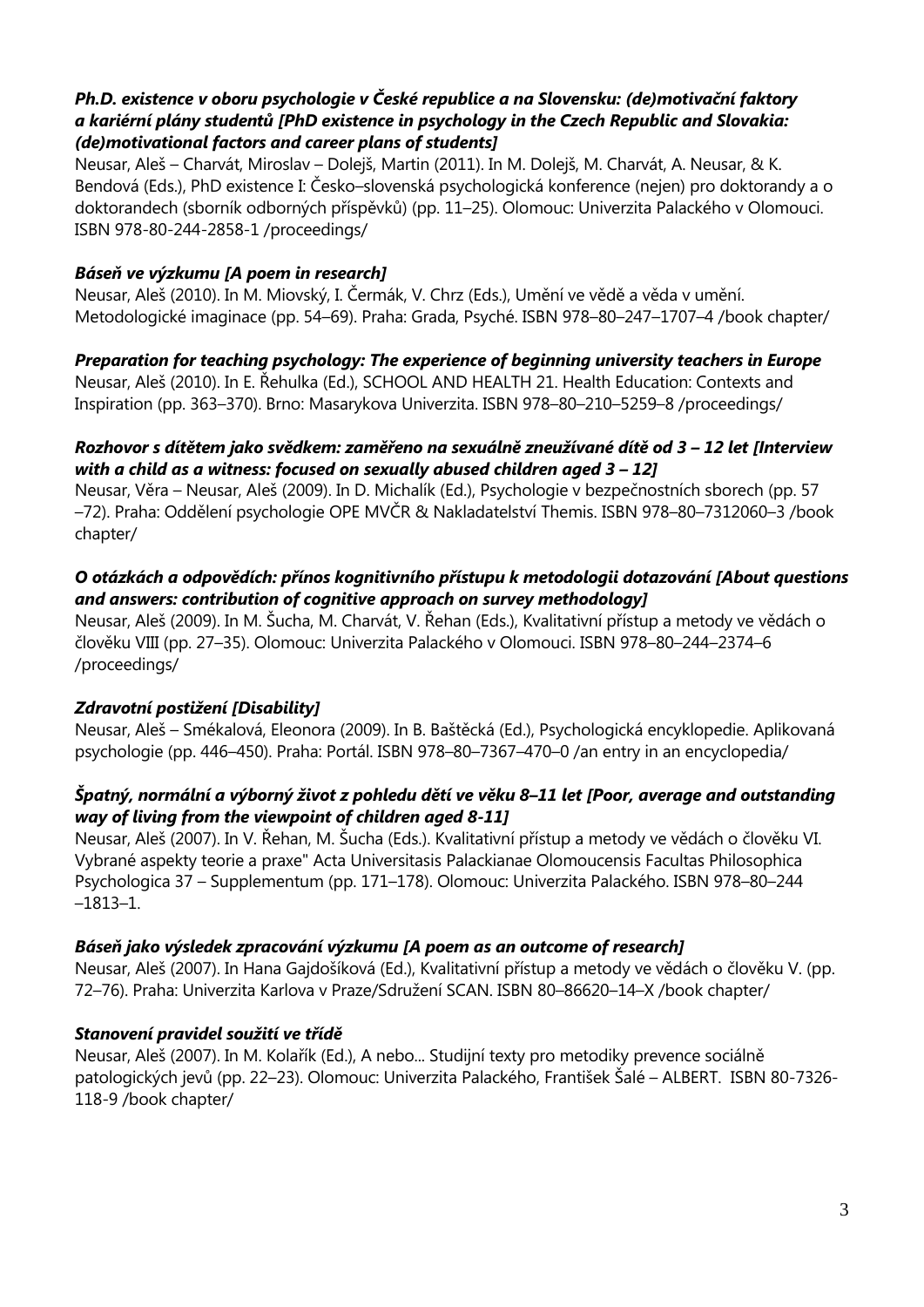#### *Pár poznámek k těžkým (krizovým) situacím ve škole a co můžeme dělat*

Neusar, Aleš (2007). In M. Kolařík (Ed.), A nebo... Studijní texty pro metodiky prevence sociálně patologických jevů (pp. 44–46). Olomouc: Univerzita Palackého, František Šalé – ALBERT. ISBN 80-7326- 118-9 /book chapter/

#### *Pár slov o zátěži ve škole*

Neusar, Aleš (2007). In M. Kolařík (Ed.), A nebo... Studijní texty pro metodiky prevence sociálně patologických jevů (pp. 14–16). Olomouc: Univerzita Palackého, František Šalé – ALBERT. ISBN 80-7326- 118-9 /book chapter/

#### *Komunitní kruh*

<span id="page-3-0"></span>Neusar, Aleš (2007). In M. Kolařík (Ed.), A nebo... Studijní texty pro metodiky prevence sociálně patologických jevů (pp. 39–43). Olomouc: Univerzita Palackého, František Šalé – ALBERT. ISBN 80-7326- 118-9 /book chapter/

**Články**

### **Articles**

**[www.neusar.cz](http://www.neusar.cz/)** – texty, blog (other publications)

#### *When did this happen? In search for the best indicators of accurate date estimates.*

Neusar, Aleš – van der Vaart, Wander. Manuscript (planned to be published in "Memory" journal)

#### *Indicating Dating Accuracy by Personal Events Ratings: Differences between Self-Reports and Proxy-Reports*

Neusar, Aleš – van der Vaart, Wander. Manuscript (planned to be published in "Memory and cognition" journal)

#### *Choices and dilemmas of scientific article authors*

Neusar, Aleš – van der Vaart, Wander. Manuscript (planned to be published in "Human Affairs" journal)

#### *To trust or not to trust? Interpretations in qualitative research.*

Neusar, Aleš (2014). Human Affairs, 24(2), pp. 178–188. ISSN 1210-3055 (Print) 1337-401X (Online). doi: 10.2478/s13374-014-0218-9

#### *How do respondents attend to verbal labels in rating scales*

Menold, Natalja – Kaczmirek, Lars – Lenzner, Timo – Neusar, Aleš (2013). Field Methods, 26(1), pp. 21–39. ISSN 1525–822X. doi: 10.1177/1525822X13508270

#### *Teaching Psychology Online: tips and strategies for success*

Neusar, Aleš (2013). Psychology Learning and Teaching, 2013. 12(3), pp. 318–319. ISSN: 1475-7257 /book review/

#### *Kvalita života očima dětí z prvního stupně ZŠ*

Mareš, Jiří – Neusar, Aleš (2012). Komenský, Brno: Masarykova Univerzita. 136(3), pp. 8–11. ISSN. 0323- 0449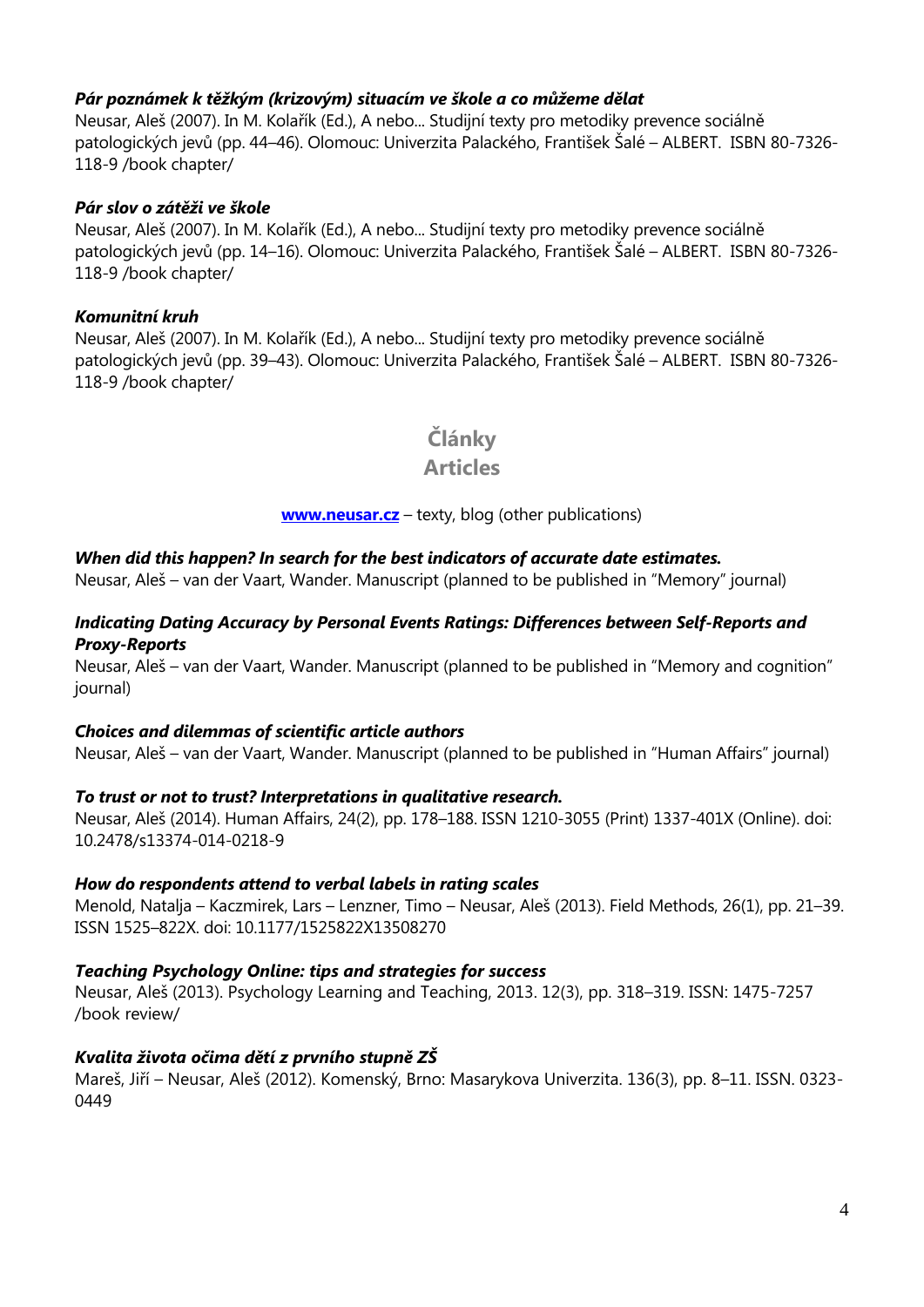#### *Přesnost datace mediálně známých veřejných událostí [Accuracy of dating media well-known public events]*

Neusar, Aleš – Hoferková, Jana – Ježek, Stanislav (2011). Mediální studia, 2, pp. 120–151. ISSN 1801–9978

#### *Možnosti zkoumání formování identity v adolescenci: česká adaptace metody GIDS [Possibilities of adolescent identity formation research: Czech adaptation of GIDS method]*

Konečná, Věra – Neusar, Aleš – Sokoliová, Michaela – Macek, Petr (2010). Československá psychologie, 54(4), pp. 391–406. ISSN 0009–062X

### *Silent Voices: Children's Quality of Life Concepts*

Mareš, Jiří – Neusar, Aleš (2010). Studia psychologica [International Journal for Research and Theory in Psychological Sciences], 52(2), pp. 81–100. ISSN 0039–3320

### *Rodina po cévní mozkové příhodě*

Neusar, Aleš (2009). Psychologie dnes, 15(4), pp. 40–44, 5. ISSN 1212-9607

# *Jaké zdroje informací používáme při usuzování o příčinách vlastního chování [Sources of information we use when reasoning about the causes of our behaviour]*

<span id="page-4-0"></span>Neusar, Aleš (2009). E-psychologie, 3(2), pp. 22–39. ISSN 1802–8853

**Prezentace, workshopy Presentations, workshops**

#### *Find and promote your potential*

Neusar, Aleš – Koníčková, Šárka – Šucha, Matúš (2015). In 29th EFPSA Congress. Back To The Roots of Psychology & Sexuality. Srní, 18.4. – 25.4. /keynote workshop/.

#### **Rozhodování a řešení dilemat při psaní odborného článku [Decision making and dilemma solving when writing a scientific paper]**

Neusar, Aleš (2015). In XIV. česko-slovenská konference s mezinárodní účastí. Kvalitativní přístup a metody ve vědách o člověku. "Jak to děláme. Proces kvalitativní analýzy pohledem zkušených výzkumníků". Olomouc, 2.2. – 3.2. /workshop/

## *Jak na akademické psaní. Survival guide [How to write a scientific text. Survival guide]*

Neusar, Aleš (2015). FF UP. Olomouc, 26.2. /workshop/

## *Zvládání PHD existence [Coping with PhD existence]*

Neusar, Aleš (2015). FF UP. Olomouc, 20.2. /workshop/

#### *No time for winners? Satisfaction in life, true values and imperfection.*

Neusar, Aleš (2014). In Prague presents psychology. International student conference. Praha, 20.6. – 21.6. /keynote presentation/

## *Jak řešit konflikty ve škole [How to solve conflicts at school]*

Neusar, Aleš (2014). In ZŠ Velký Újezd, 28. 1. /workshop/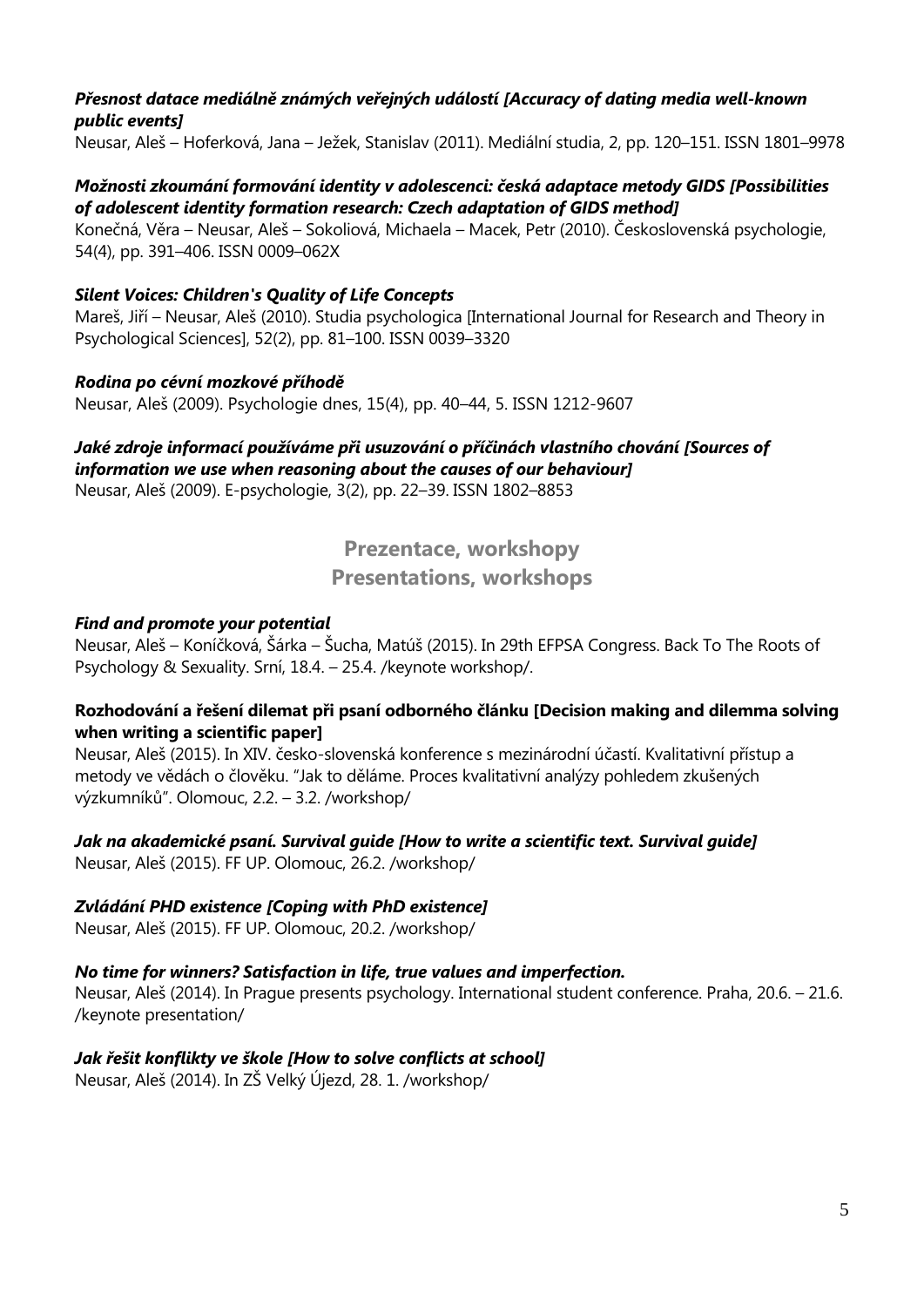### *Interaktivní hlasovací systém ve výuce početných tříd.*

Charvát, Miroslav – Viktorová, Lucie – Neusar, Aleš (2014). In PhD existence IV. Česko-slovenská psychologická konference (nejen) pro doktorandy a doktorandech. Mašinky v psychologii. Olomouc, 19.5. – 20.5. /workshop/

### *Výuka psychologie pro nepsychology [Teaching psychology to non-psychologists]*

Neusar, Aleš – Mareš, Jan – Smékalová, Eleonora (2014). In PhD existence IV. Česko-slovenská psychologická konference (nejen) pro doktorandy a doktorandech. Mašinky v psychologii. Olomouc, 19.05. – 20.05. /presentation + panel discussion/

#### *Jak na odborný článek [How to write a scientific paper]*

Neusar, Aleš (2014). In PhD existence IV. Česko-slovenská psychologická konference (nejen) pro doktorandy a doktorandech. Mašinky v psychologii. Olomouc, 19.05. – 20.05. /workshop/

#### *Sanace rodiny*

Neusar, Aleš (2014). Moravsko-slezský kraj. Ostrava. Dva workshopy pro sociální pracovníky. Úvod do tématu & Kazuistický workshop /workshop/

#### *Jak motivovat klienta ke změně*

Neusar, Aleš (2014). Moravsko-slezský kraj. Ostrava. Dva workshopy pro sociální pracovníky. /workshop/

#### *Co tvoří dobrého učitele?*

Neusar, Aleš (2013). Institut celoživotního vzdělávání – učitelská způsobilost. Olomouc, 17.3. /presentation/

#### *Akademické psaní a publikování: jak, kam a proč [Academic writing and publishing: how, where and why]*

Neusar, Aleš (2013). FF UP. Olomouc /workshop/

#### *Jak na disertaci [How to write a dissertation]*

Neusar, Aleš (2013). FF UP. Olomouc, 7.3. /workshop/

#### *Štěstí – Jak (ne) na něj? [Happiness – How (not) to do it]*

Neusar, Aleš (2013). In Lipnice nad Sázavou, 18.3. /workshop/

#### *Would you be willing to testify under oath that the event happened on this date?*

Neusar, Aleš – van der Vaart, Wander (2013). In SARMAC X, Rotterdam, 26.6. – 29.6. /presentation/

#### *Hodnota vlastního handicapu*

Neusar, Aleš (2013). In Psychologie handicapu. Brno, FSS, MU (13. 11.) /presentation/

#### *Proces tvorby disertace od B do Y [Dissertation process from B to Y]*

Neusar, Aleš (2013). In PhD existence III. Česko-slovenská psychologická konference (nejen) o doktorandech a pro doktorandy. Olomouc, 20.5. – 21.05. /workshop/

#### *European Psychology Learning and Teaching Network*

Mareš, Jan – Neusar, Aleš (2014). European Psychology Learning and Teaching Network. In Konference ČASP 2014: Quo vadis, psychologie? Aktuální trendy v psychologii. Brno, 28.3. – 30.3. /presentation/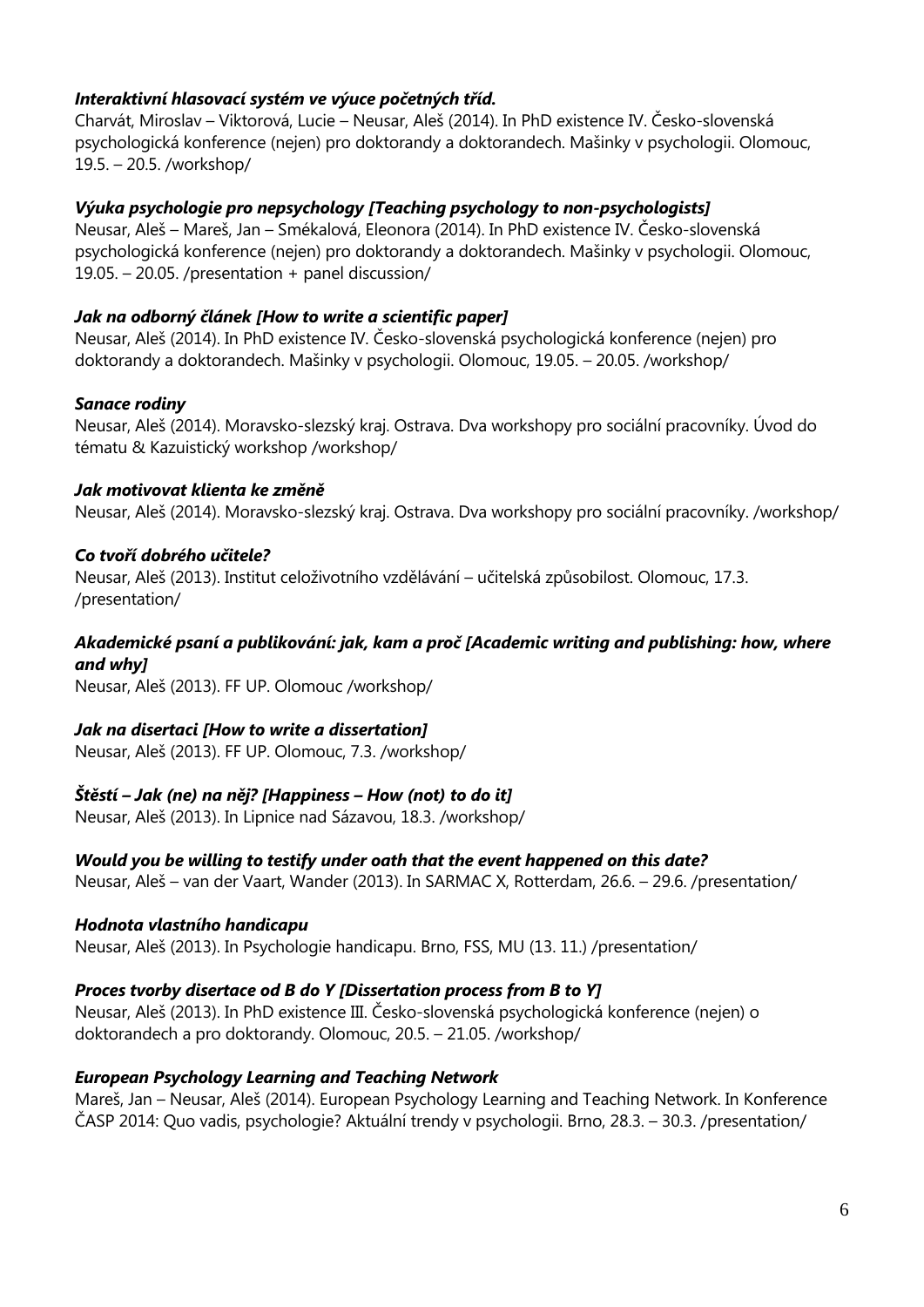### *Akademické psaní a publikování: jak, kam a proč [Academic writing and publishing: how, where and why]*

Neusar, Aleš (2013). In School for Transformative Leadership. Olomouc, 21.2. & 28.2. /workshop/

#### *O dopadu a spokojenosti v (ne)akademickém životě [About impact and satisfaction in (non)academic world]*

Neusar, Aleš (2013). In Profesně poradenské centrum FF UP. Olomouc, 8.3. /workshop/

## *PRÁCE ≠ VOLNÝ ČAS? Hranice práce a volného času u profesí bez "píchaček" [WORK FREE TIME? Boundaries of work and free time in professions without time clock]*

Šucha, Matúš – Neusar, Aleš (2013). In Hranice normality v práci. Co je normální a co ještě/už ne. Olomouc, 21.1. /presentation/

#### *Hodnota "nemít na to" aneb jak přílišná snadnost ("mít na to") často nevede ke kreativitě, ale pouze k normálnímu (= stádnímu) životu [The value of "not having" and how easyness of "having" often does not lead to creativity but to normal (= herd) life]*

Neusar, Aleš (2013). In XII. česko-slovenská konference s mezinárodní účastí. Kvalitativní přístup a metody ve vědách o člověku. Hranice normality. Olomouc, 21.1. – 22.1. /presentation/

#### *Do proxies know as much as their partners? Similarities and differences of personal events ratings* Neusar, Aleš – van der Vaart, Wander (2012). In Good Work. The Ethics of Craftsmanship. Utrecht, 17.10.

## *Europlat employability survey. Core findings and implications*

Ježek, Stanislav – Mareš, Jan – Neusar, Aleš (2012). In Europlat 2012. Vilnius. 27.6. – 30. 6. /presentation/

#### *Hyper, super, mini-markety a bolavá identita intelektuála [Hyper, super, mini-markets and a painful identity of an intellectual]*

Neusar, Aleš (2012). In Kotvy Máje Priory. Bytová výstava o českých obchodních domech 1965–1975. Olomouc, 21.6. /presentation/

### *Lesk a bída PhD existence v České republice a na Slovensku [Splendors and Miseries of PhD existence in the Czech Republic and Slovakia]*

Charvát, Miroslav – Neusar, Aleš – Dolejš, Martin (2012). In PhD existence II: Česko-slovenská psychologická konference (nejen) pro doktorandy a o doktorandech. Olomouc, 30.1. – 31. 1. /presentation/

#### *"Slepá skvrna" v procesu tvorby disertace (N = 1; N = ∞) ["Blind spot" in a process of dissertation writing (N = 1; N = ∞)]*

Neusar, Aleš (2012). In PhD existence II: Česko-slovenská psychologická konference (nejen) pro doktorandy a o doktorandech. Olomouc, 30.1. – 31. 1. /presentation/

### *Které typy událostí umí lidé lépe časově zařadit? [Which types of events people date more accurately?]*

Literáková, Eva – Neusar, Aleš (2012). In Kvalitativní přístup a metody ve vědách o člověku XI. Diverzita v spoločenských vedách. Bratislava, 23.1. – 24. 1. /presentation/

## *Can We Use Public Landmarks as Recall Aids in Survey Research?*

Neusar, Aleš – van der Vaart, Wander (2011). In ESRA Conference. Lausanne, 18.7. – 22.7. /presentation/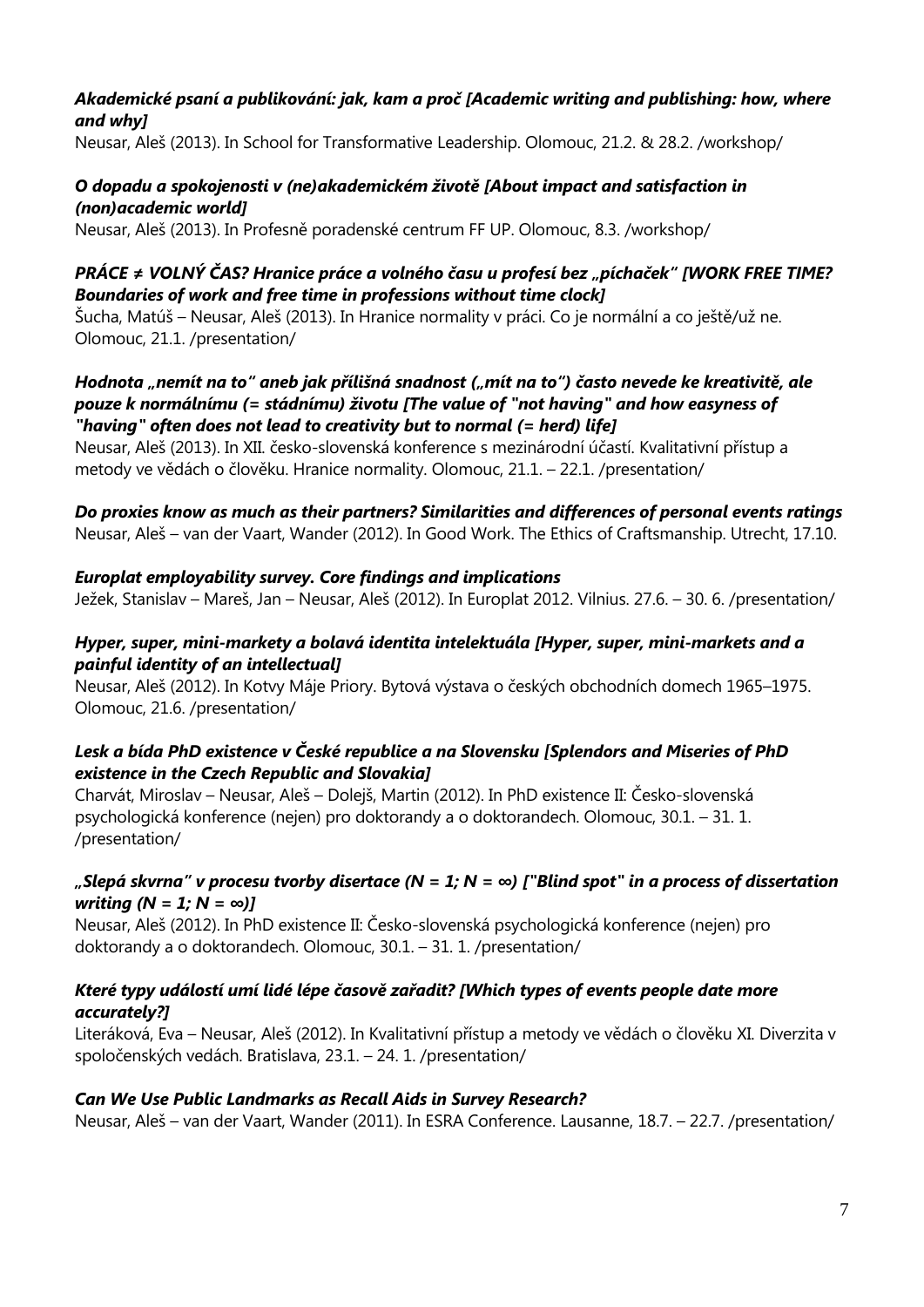#### *The effect of event history calendar on dating accuracy in an online survey.*

Neusar, Aleš – Ježek, Stanislav (2011). In ESRA Conference. Lausanne, 18.7. – 22.7. /presentation/

#### *Stalo se to "určitě" v květnu 2007. Prediktory přesnosti datace u jedinečných autobiografických událostí [It "surely" happened in May 2007. Predictors of dating accuracy among autobiographical events]*

Neusar, Aleš – Literáková, Eva (2011). In Kognice 2011. Brno, 22.9. – 24.9. /presentation/

#### *Je jistota opravdu jistá? Určitě se "to" stalo v únoru 2006… [Is certainty certain? It "surely" happened in February 2006...]*

Neusar, Aleš (2011). In Kvalitativní přístup a metody ve vědách o člověku X. Olomouc, 24.1. – 25.1. /presentation/

*Příprava doktorských studentů na výuku psychologie v České republice a na Slovensku [Preparation of doctoral degree students to teach psychology in the Czech Republic and Slovakia]* Neusar, Aleš (2011). In Kvalitativní přístup a metody ve vědách o člověku X. Olomouc, 24.1. – 25.1. /presentation/

#### *Employability of European Psychology Graduates in Post Bologna Education*

Neusar, Aleš – Ježek, Stanislav – Mareš, Jan (2011). In The 12th European Congress of Psychology Istanbul, 4.7. – 8.7. /presentation/

#### *PhD existence v České republice a na Slovensku: dotazníkové šetření mezi doktorskými studenty psychologie [PhD existence in the Czech Republic and Slovakia: a survey among PhD students of psychology]*

Neusar, Aleš – Charvát, Miroslav – Dolejš, Martin (2011). In PhD existence I. Česko-slovenská psychologická konference (nejen) pro doktorandy a o doktorandech. Olomouc, 4.4. – 5.4. /presentation/

#### *PhD existence: kvalitativní analýza strukturovaných narativních výpovědí o zkušenostech s doktorským studiem psychologie [PhD existence: qualitative analysis of the narrative reports of PhD students of psychology]*

Charvát, Miroslav – Neusar, Aleš – Dolejš, Martin (2011). In PhD existence I. Česko-slovenská psychologická konference (nejen) pro doktorandy a o doktorandech. Olomouc, 4.4. – 5.4. /presentation/

#### *Představy studentů psychologie o PHD studiu – předběžné sdělení z dotazníkového šetření [Opinios of psychology students about PhD studies – preliminary results from a survey study]*

Dolejš, Martin – Charvát, Miroslav – Neusar, Aleš (2011). In PhD existence I. Česko-slovenská psychologická konference (nejen) pro doktorandy a o doktorandech. Olomouc, 4.4. – 5.4. /presentation/

# *Jak přicházíme na dataci veřejných a osobních událostí: přesnost našich odhadů [How do we estimate the date of public and personal events: accuracy of our estimates]*

Neusar, Aleš (2011). In Kognitivní škola. Malá Skála, 27.1. – 30.1. /workshop/

#### *EUROPLAT: nová akademická síť pro podporu výuky psychologie v Evropě*

Neusar, Aleš (2011). In Učíme psychologii / Teaching Psychology. Brno, Pedagogická fakulta MU, 3. 11. /presentation/

#### *Experience and preparation of beginning university teachers in Europe*

Neusar, Aleš – Bernstein, Douglas A. – Buskist, William (2010). In The fifth biennial Psychology Learning and Teaching Conference – PLAT2010, Edinburgh Napier University. Edinburgh, 30.6. – 2.7. /poster/